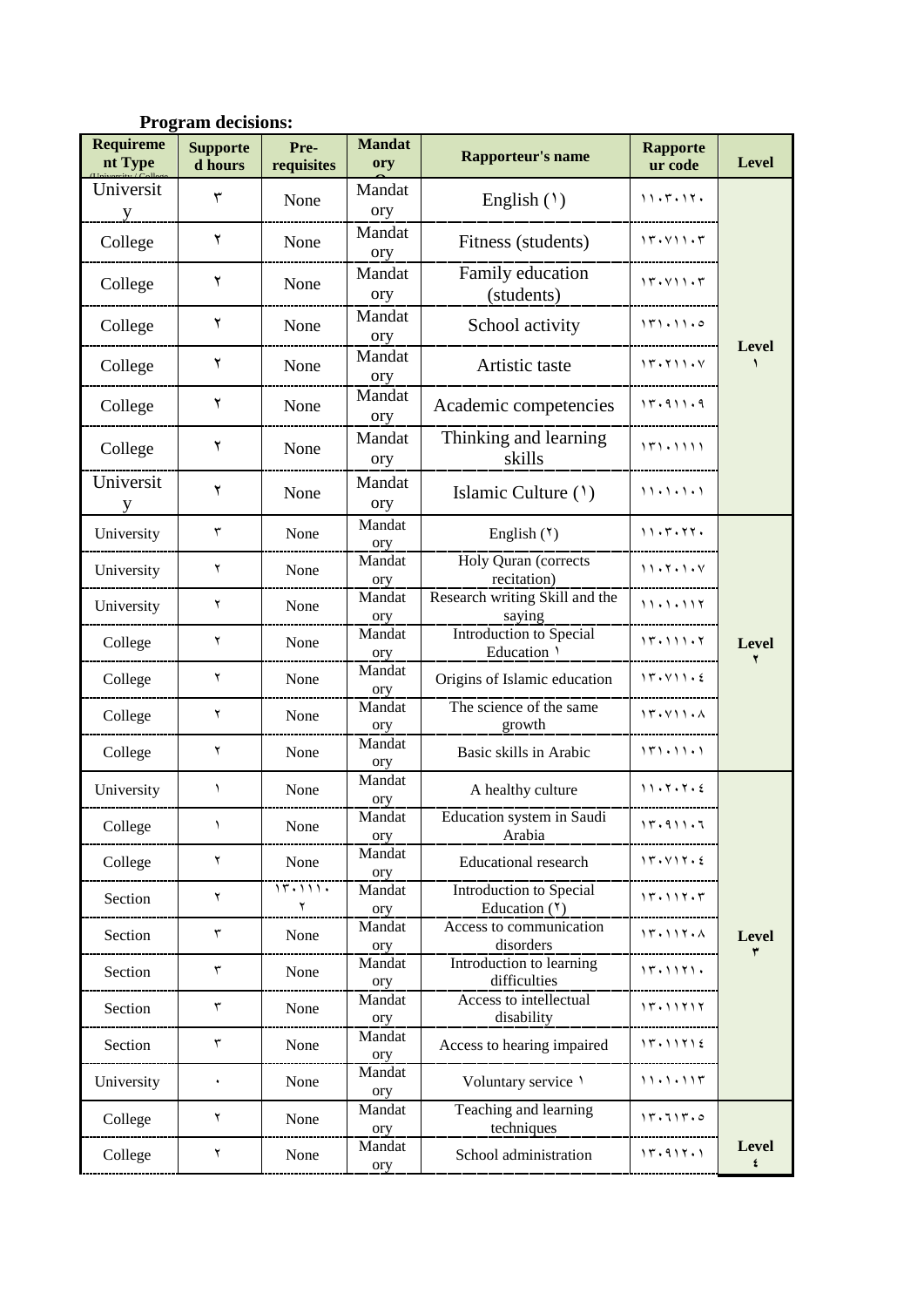| <b>Requireme</b><br>nt Type         | <b>Supporte</b><br>d hours | Pre-<br>requisites | <b>Mandat</b><br>ory                 | <b>Rapporteur's name</b>                                                 | <b>Rapporte</b><br>ur code | <b>Level</b>      |  |  |
|-------------------------------------|----------------------------|--------------------|--------------------------------------|--------------------------------------------------------------------------|----------------------------|-------------------|--|--|
| College                             | ٢                          | None               | Mandat<br>ory                        | Educational psychology                                                   | 11.111.7                   |                   |  |  |
| Section                             | $\mathbf{\breve{v}}$       | None               | Mandat<br>ory                        | Physical and health<br>disabilities                                      | 11.11111                   |                   |  |  |
| Section                             | $\mathbf{\breve{r}}$       | None               | Mandat<br>ory                        | Behavioral disturbances and<br>efficacy                                  | 15.11512                   |                   |  |  |
| Section                             | ٣                          | None               | Mandat<br>ory                        | Talent and excellence                                                    | 15.11707                   |                   |  |  |
| Section                             | ٣                          | None               | Mandat<br>ory                        | Early intervention                                                       | 17.1170A                   |                   |  |  |
| University                          | $\bullet$                  | None               | Mandat<br>ory                        | Voluntary service Y                                                      | 11.1.175                   |                   |  |  |
|                                     |                            |                    | <b>Path of learning difficulties</b> |                                                                          |                            |                   |  |  |
| College                             | ٢                          | None               | Mandat<br>ory                        | Mentoring and psychological<br>counseling                                | 15.415.1                   |                   |  |  |
| College                             | ٢                          | None               | Mandat<br>ory                        | Measurement and Educational<br>Assessment                                | 17.117.7                   |                   |  |  |
| College                             | ٢                          | None               | Mandat<br>ory                        | Education curricula                                                      | 151.15.7                   |                   |  |  |
| Section                             | ٢                          | None               | Mandat<br>ory                        | Integration of individuals<br>with special needs                         | 17.11727                   |                   |  |  |
| Section                             | $\mathbf{\breve{v}}$       | None               | Mandat<br>ory                        | Evaluation and diagnosis in<br>private education                         | 17.117.7                   |                   |  |  |
| Section                             | ٣                          | None               | Mandat<br>ory                        | Modify the behavior of<br>individuals with special needs                 | 17.11700                   |                   |  |  |
| Section                             | ٣                          | 15.1171            | Mandat<br>ory                        | Developmental learning<br>difficulties                                   | ۱۳۰۱۳۳۱۱                   |                   |  |  |
| Section                             | ٣                          | 11.1111            | Mandat<br>ory                        | Education and education for<br>people with learning<br>difficulties      | 15.15515                   |                   |  |  |
| The path of intellectual disability |                            |                    |                                      |                                                                          |                            |                   |  |  |
| College                             | ٢                          | None               | Mandat<br>ory                        | Mentoring and psychological<br>counseling                                | 15.415.1                   |                   |  |  |
| College                             | ٢                          | None               | Mandat<br>ory                        | Measurement and Educational<br>Assessment                                | 17.117.7                   | <b>Level</b><br>٥ |  |  |
| College                             | ٢                          | None               | Mandat<br>ory                        | Education curricula                                                      | 151.15.7                   |                   |  |  |
| Section                             | ٢                          | None               | Mandat<br>ory                        | Integration of individuals<br>with special needs                         | 15.11727                   |                   |  |  |
| Section                             | $\mathbf{\breve{v}}$       | None               | Mandat<br>ory                        | Evaluation and diagnosis in<br>private education                         | 15.115.4                   |                   |  |  |
| Section                             | ٣                          | None               | Mandat<br>ory                        | Modify the behavior of<br>individuals with special needs                 | 15.11500                   |                   |  |  |
| Section                             | ٣                          | 17.1171<br>۲       | Mandat<br>ory                        | Education and education for<br>persons with intellectual<br>disabilities | 11.11111                   |                   |  |  |
| Section                             | ٣                          | 15.1111<br>۲       | Mandat<br>ory                        | Adaptive behavior skills for<br>people with intellectual<br>disabilities | 15.11512                   |                   |  |  |
|                                     |                            |                    |                                      | Path of Articulation and language disorders                              |                            |                   |  |  |
| College                             | ٢                          | None               | Mandat<br>ory                        | Mentoring and psychological<br>counseling                                | 17.117.1                   |                   |  |  |
| College                             | ٢                          | None               | Mandat<br>ory                        | Measurement and Educational<br>Assessment                                | 17.117.7                   |                   |  |  |
| College                             | ٢                          | None               | Mandat<br>ory                        | Education curricula                                                      | 151.15.7                   |                   |  |  |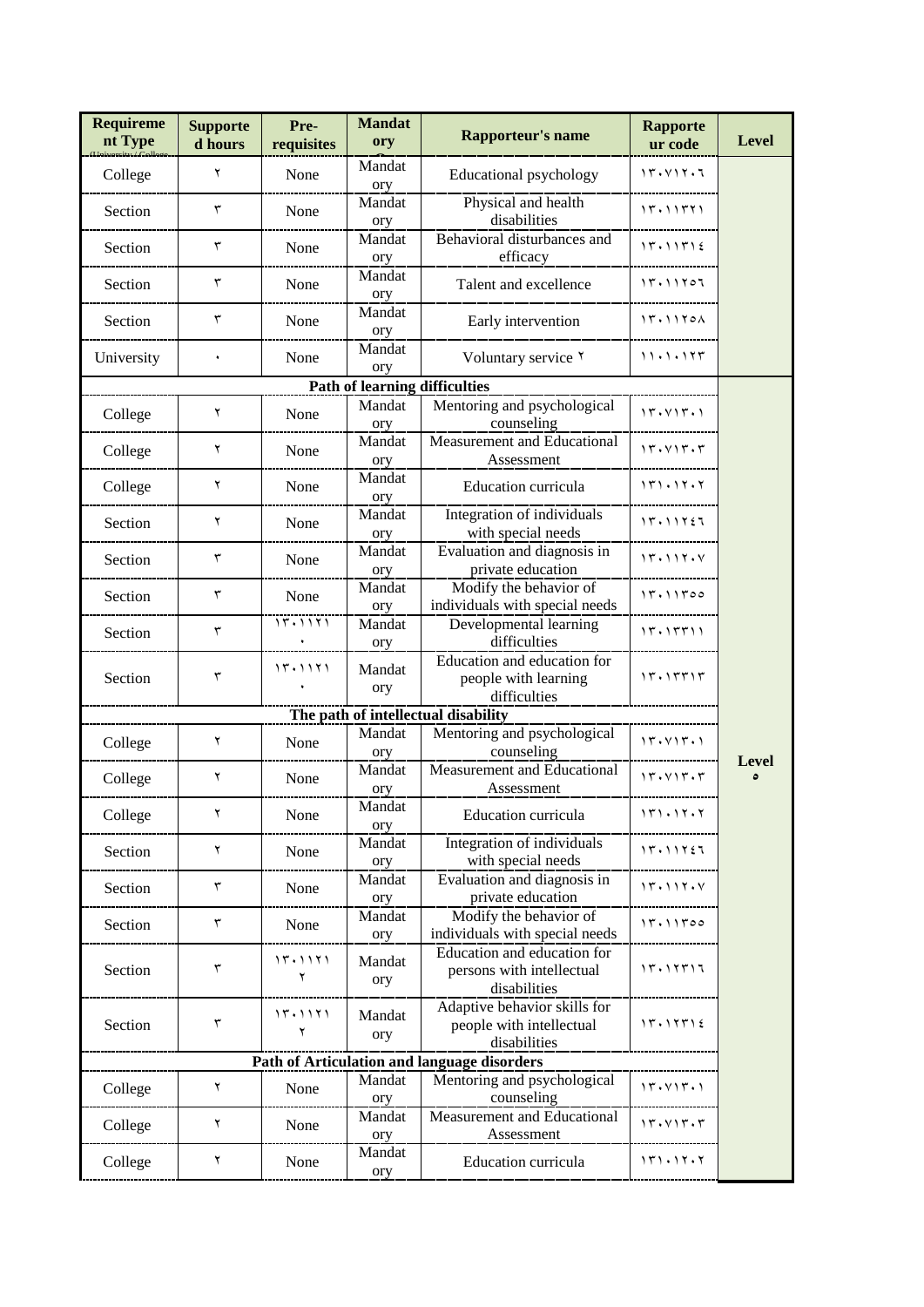| <b>Requireme</b><br>nt Type          | <b>Supporte</b><br>d hours | Pre-<br>requisites | <b>Mandat</b><br>ory | Rapporteur's name                                                        | <b>Rapporte</b><br>ur code | <b>Level</b> |  |  |
|--------------------------------------|----------------------------|--------------------|----------------------|--------------------------------------------------------------------------|----------------------------|--------------|--|--|
| Section                              | ۲                          | None               | Mandat<br>ory        | Integration of individuals<br>with special needs                         | 17.11727                   |              |  |  |
| Section                              | ٣                          | None               | Mandat<br>ory        | Evaluation and diagnosis in<br>private education                         | 17.117.7                   |              |  |  |
| Section                              | ٣                          | None               | Mandat<br>ory        | Modify the behavior of<br>individuals with special needs                 | 17.11700                   |              |  |  |
| Section                              | $\mathbf{\breve{v}}$       | 15.115.<br>Λ       | Mandat<br>ory        | Speech and language<br>disorders                                         | 15.10511                   |              |  |  |
| Section                              | $\mathbf r$                | 15.115.<br>Λ       | Mandat<br>ory        | The physiology of the audio<br>device                                    | 17.10709                   |              |  |  |
| <b>Path of learning difficulties</b> |                            |                    |                      |                                                                          |                            |              |  |  |
| University                           | ٢                          | None               | Mandat<br>ory        | Islamic Culture (*)                                                      | 11 . 1 . 1 1 1             |              |  |  |
| College                              | ٢                          | 15.715.<br>$\circ$ | Mandat<br>ory        | Design and production of<br>electronic learning materials                | 15.715.5                   |              |  |  |
| Section                              | ۲                          | None               | Mandat<br>ory        | Curricula and teaching<br>methods<br>Individuals with special needs      | 171.1717                   |              |  |  |
| Section                              | ٣                          | None               | Mandat<br>ory        | Introduction to autism<br>Disorder                                       | 11.111.7                   |              |  |  |
| Section                              | ٣                          | None               | Mandat<br>ory        | Guide children with special<br>needs and their families                  | 17.11707                   |              |  |  |
| Section                              | $\mathbf{\breve{v}}$       | None               | Mandat<br>ory        | Supporting techniques in<br>special education                            | 11.1117.                   |              |  |  |
| Section                              | ٣                          | 11.111.<br>٧       | Mandat<br>ory        | Assess and diagnose those<br>who have learning difficulties              | 15.15512                   |              |  |  |
| Section                              | ٣                          | None               | Mandat<br>ory        | Academic learning difficulties                                           | 15.15517                   |              |  |  |
|                                      |                            |                    |                      | The path of intellectual disability                                      |                            |              |  |  |
| University                           | ٢                          | None               | Mandat<br>ory        | Islamic Culture (*)                                                      | 11.1.111                   |              |  |  |
| College                              | ٢                          | 17.117.<br>٥       | Mandat<br>ory        | Design and production of<br>electronic learning materials                | 17.717.5                   | <b>Level</b> |  |  |
| Section                              | ٢                          | None               | Mandat<br>ory        | Curricula and teaching<br>methods<br>Individuals with special needs      | 171.1717                   | ٦            |  |  |
| Section                              | ٣                          | None               | Mandat<br>ory        | Introduction to autism<br>Disorder                                       | 11.111.7                   |              |  |  |
| Section                              | ٣                          | None               | Mandat<br>ory        | Guide children with special<br>needs and their families                  | 17.11707                   |              |  |  |
| Section                              | ٣                          | None               | Mandat<br>ory        | Supporting techniques in<br>special education                            | 17.1177.                   |              |  |  |
| Section                              | ٣                          | 11.111.<br>٧       | Mandat<br>ory        | Evaluation and diagnosis of<br>persons with intellectual<br>disabilities | 15.1151A                   |              |  |  |
| Section                              | ٣                          | None               | Mandat<br>ory        | Rehabilitation of individuals<br>with intellectual disabilities          | 15.1177.                   |              |  |  |
|                                      |                            |                    |                      | Path of Articulation and language disorders                              |                            |              |  |  |
| University                           | ٢                          | None               | Mandat<br>ory        | Islamic Culture (*)                                                      | ,,,,,,,,                   |              |  |  |
| College                              | ٢                          | ۱۳۰۶۱۳۰<br>$\circ$ | Mandat<br>ory        | Design and production of<br>electronic learning materials                | 15.715.5                   |              |  |  |
| Section                              | ٢                          | None               | Mandat<br>ory        | Curricula and teaching<br>methods<br>Individuals with special needs      | 171.1717                   |              |  |  |
| Section                              | $\overline{\mathsf{r}}$    | None               | Mandat               | Introduction to autism                                                   | 17.117.7                   |              |  |  |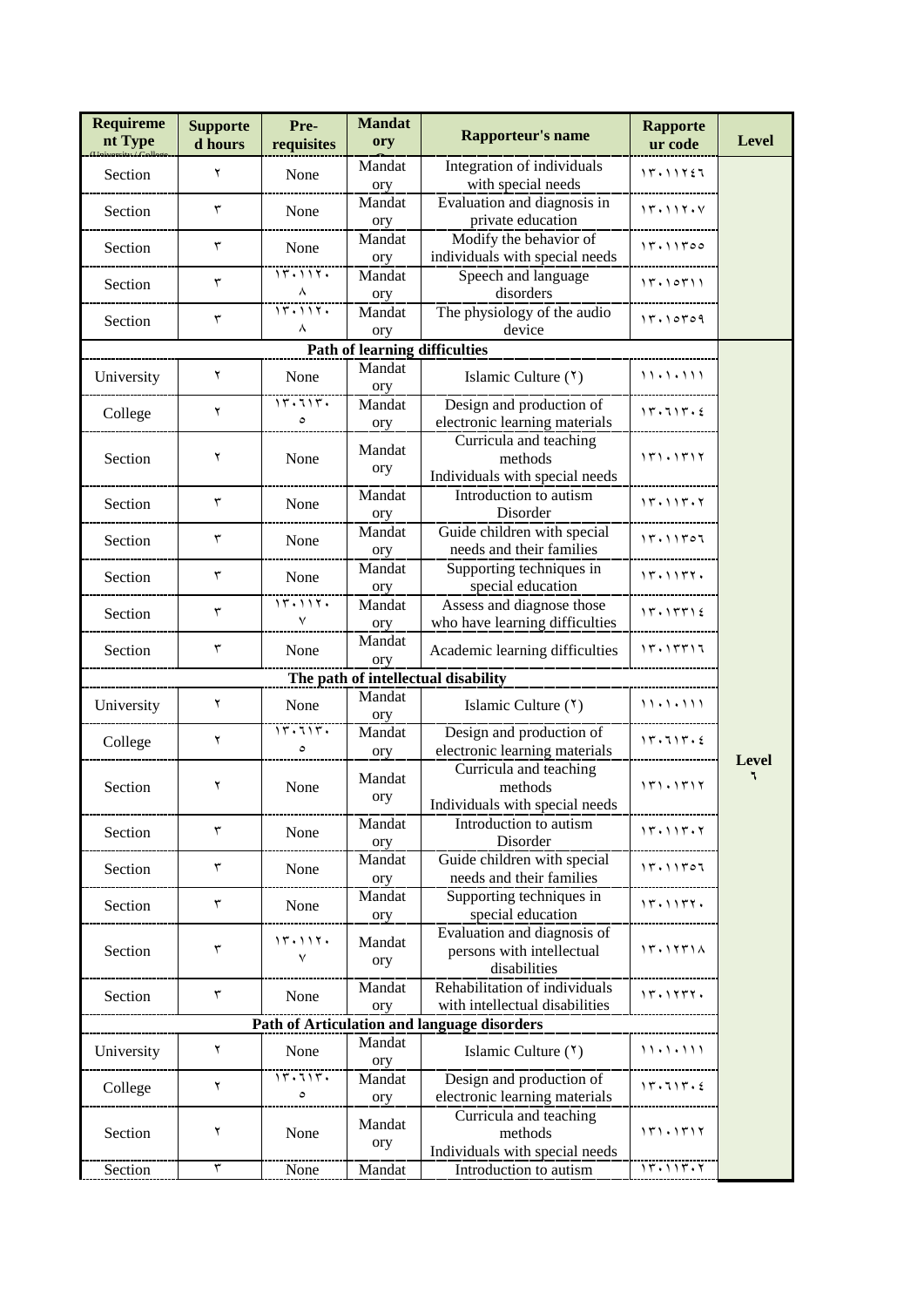| <b>Requireme</b><br>nt Type            | <b>Supporte</b><br>d hours | Pre-<br>requisites | <b>Mandat</b><br>ory  | <b>Rapporteur's name</b>                                                           | <b>Rapporte</b><br>ur code | <b>Level</b> |  |  |
|----------------------------------------|----------------------------|--------------------|-----------------------|------------------------------------------------------------------------------------|----------------------------|--------------|--|--|
|                                        |                            |                    | ory                   | Disorder                                                                           |                            |              |  |  |
| Section                                | ٣                          | None               | Mandat<br>ory         | Guide children with special<br>needs and their families                            | ۱۳۰۱۱۳۵۶                   |              |  |  |
| Section                                | ٣                          | None               | Mandat<br>ory         | Supporting techniques in<br>special education                                      | 15.1157.                   |              |  |  |
| Section                                | ٣                          | None               | Mandat<br>ory         | Fluency and sound disorders                                                        | 15.10512                   |              |  |  |
| Section                                | ٣                          | 15.115.<br>٧       | Mandat<br>ory         | Evaluate and diagnose speech<br>and language disorders                             | 15.10517                   |              |  |  |
| <b>Learning difficulties</b>           |                            |                    |                       |                                                                                    |                            |              |  |  |
| College                                | ٢                          | 17.517.<br>٦       | Mandat<br>ory         | <b>E-Learning Applications</b>                                                     | 15.715.1                   |              |  |  |
| College                                | ٢                          | None               | Mandat<br>ory         | Educational issues and<br>problems                                                 | 15.412.5                   |              |  |  |
| Section                                | ۲                          | 151.151<br>۲       | Mandat<br>ory         | Curricula and ways to teach<br>individuals learning<br>difficulties                | 151.1201                   |              |  |  |
| Section                                | $\mathbf{\tau}$            | None               | Mandat<br>ory         | Vocational rehabilitation of<br>individuals with special needs                     | 15.11207                   |              |  |  |
| Section                                | ٢                          | None               | Mandat<br>ory         | Readings in special education<br>in English                                        | 15.115.9                   |              |  |  |
| Section                                | ٣                          | None               | Mandat<br>ory         | Using the computer in special<br>education                                         | 15.1120V                   |              |  |  |
| Section                                | ٣                          | None               | Mandat<br>ory         | Case study in learning<br>difficulties                                             | 15.15511                   |              |  |  |
| Section                                | ٣                          | None               | Mandat<br>ory         | Individual educational<br>programs for those with<br>learning difficulties         | 15.15212                   |              |  |  |
| The section of intellectual disability |                            |                    |                       |                                                                                    |                            |              |  |  |
| College                                | ٢                          | 17.517.<br>٦       | Mandat<br>ory         | <b>E-Learning Applications</b>                                                     | 15.715.1                   |              |  |  |
| College                                | ٢                          | None               | Mandat<br>ory         | Educational issues and<br>problems                                                 | 15.412.5                   | <b>Level</b> |  |  |
| Section                                | ۲                          | 151.151<br>۲       | Mandat<br>ory         | Curricula and methods of<br>teaching individuals with<br>intellectual disabilities | 151.1211                   | ٧            |  |  |
| Section                                | $\mathbf{\tau}$            | None               | Mandat<br>ory         | Vocational rehabilitation of<br>individuals with special needs                     | 15.11207                   |              |  |  |
| Section                                | ٢                          | <b>NONE</b>        | Mandat<br>ory         | Readings in special education<br>in English                                        | 15.115.1                   |              |  |  |
| Section                                | $\mathbf{\tau}$            | <b>NONE</b>        | Mandat<br>ory         | The use of computers in<br>special education                                       | 15.1120V                   |              |  |  |
| Section                                | $\mathbf{\tau}$            | <b>NONE</b>        | Mandat<br>ory         | A case study in the field of<br>intellectual disability                            | 15.11515                   |              |  |  |
| Section                                | ٣                          | <b>NONE</b>        | Mandat<br>ory         | Individual educational plan<br>for people with intellectual<br>disabilities        | 17.17210                   |              |  |  |
|                                        |                            |                    |                       | Path of Articulation and language disorders                                        |                            |              |  |  |
| college                                | ۲                          | 17.517.<br>٦       | Mandat<br>ory         | E-learning applications                                                            | 15.712.1                   |              |  |  |
| college                                | ۲                          | <b>NONE</b>        | Mandator<br>${\bf y}$ | Educational issues and<br>problems                                                 | 15.412.7                   |              |  |  |
| Section                                | ۲                          | 171.171<br>۲       | Mandator<br>y         | Curricula and methods of<br>teaching speech and language<br>disorders              | 151.120.                   |              |  |  |
| Section                                | $\mathbf{\tau}$            | <b>NONE</b>        | Mandator              | Vocational rehabilitation for                                                      | 15.11207                   |              |  |  |